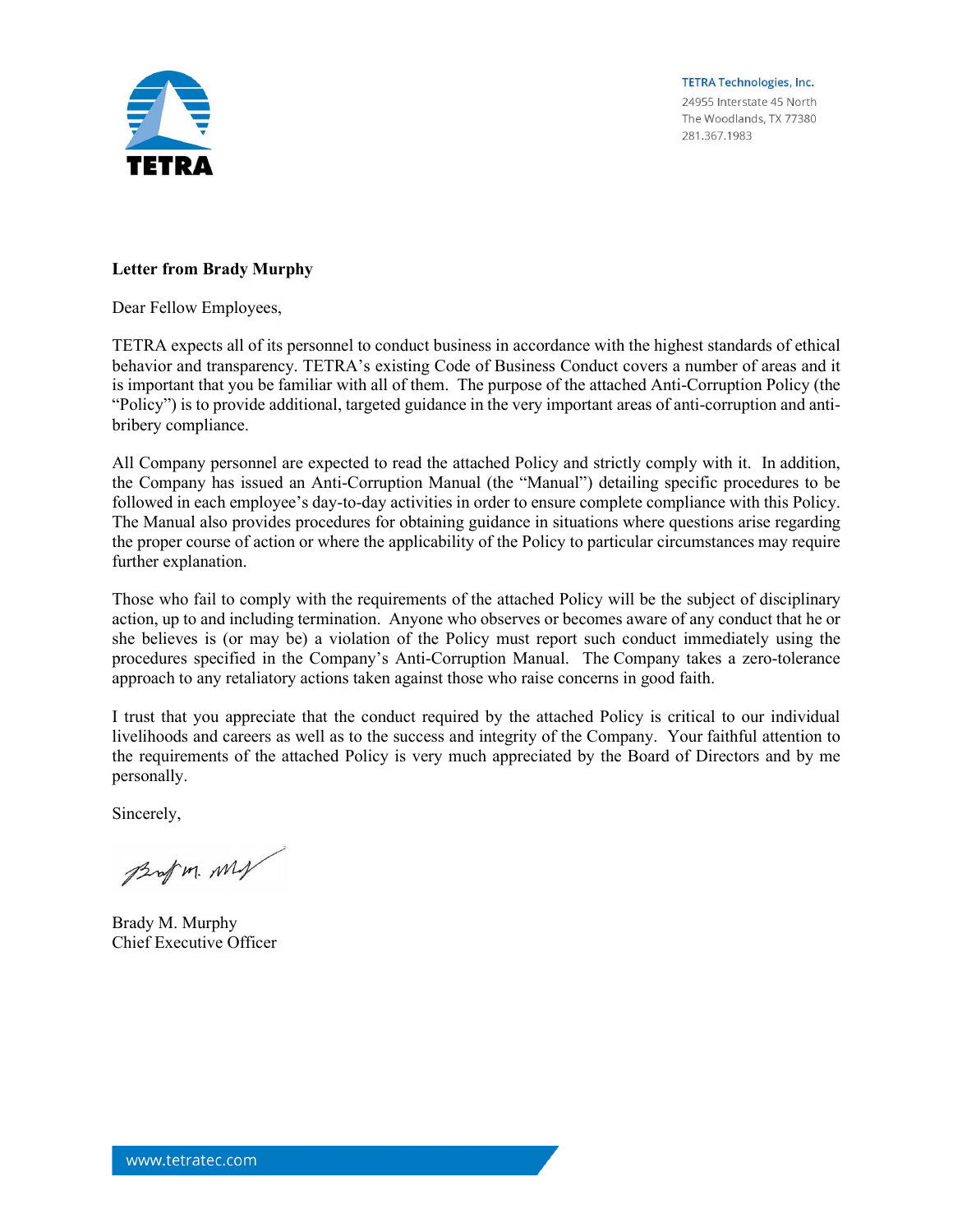# **TETRA TECHNOLOGIES, INC. ANTI-CORRUPTION POLICY**

- I. Statement of Policy. It is the policy of TETRA Technologies, Inc. and all of its subsidiaries, branches and the branches of its subsidiaries, ventures, and any unconsolidated subsidiaries (which we collectively may refer to as "TETRA" or the "Company") to comply fully with all provisions of the U.S. Foreign Corrupt Practices Act of 1977 (the "FCPA"), as amended; the U.K. Bribery Act of 2010 (the "UKBA"); the principles set out in the Organization for Economic Cooperation and Development Convention Combating Bribery of Foreign Public Officials in International Business Transactions (the "OECD Convention"); the United Nations Convention Against Corruption (the "UNCAC"); and all other anti-corruption and/or anti-bribery legislation applicable to TETRA (whether by virtue of its jurisdiction of incorporation or the conduct of its business operations) (together, "Applicable Anti-Corruption Laws").
- II. Scope and Applicability. All Company employees, including all officers, directors, employees, inhouse contractors, temporary agency personnel, and secondees (collectively, "Personnel") are expected to be familiar with this Anti-Corruption Policy (this "Policy") and to apply it in the daily performance of their work-related responsibilities.

The Company also expects all "Third-Party Representatives" to abide by the principles in this Policy. The term "Third-Party Representative" is defined as any entity or individual (that/who is neither a Company employee nor an independent contractor that/who serves in a functionally equivalent position) representing the Company and authorized by the Company to interface with Foreign Officials (defined below) or government-owned, -controlled, or -operated entities in connection with their work for the Company (*e.g.,* immigration services or tax consultancy services), whether acting as an agent, intermediary, consultant, broker, or other representative. This term includes, but is not limited to, commercial agents, sales and marketing agents, customsclearance agents, freight-forwarding agents, and corporate services providers. As determined by the Chief Compliance Officer, this term may not apply to firms representing or acting on behalf of the Company that, while providing such services, are subject to rules of professional conduct or responsibility that include enforcement and disciplinary provisions (*e.g.,* attorneys at law).

- III. Anti-Corruption Manual. The Company's management has also prepared and will maintain an Anti-Corruption Manual (the "Manual") in order to provide additional guidance and set out specific procedures and requirements that must be followed when engaging in certain business practices that can carry risks under Applicable Anti-Corruption Laws. A complete copy of this Manual is attached as ANNEX A to this Policy and is also available on the TETRA intranet ("iConnect").
- IV. Administration of the Policy. The Policy will be administered by the Company's Board of Directors, Audit Committee of the Board of Directors, General Counsel, Chief Compliance Officer, Legal Department, and TETRA's Internal Auditor. If you have any questions concerning this Policy, you are directed to contact Carlos J. Longoria, Chief Compliance Officer, at +1-281-364-5341 or clongoria@tetratec.com.
- V. Applicability of the FCPA. Securities of the Company are registered on the New York Stock Exchange in the United States. Accordingly, the Company is subject to all of the requirements of the FCPA, not only in respect of its own activities, but also (i) those of the U.S. and non-U.S. entities that it controls; (ii) those of its officers, directors, and employees; (iii) those of the officers,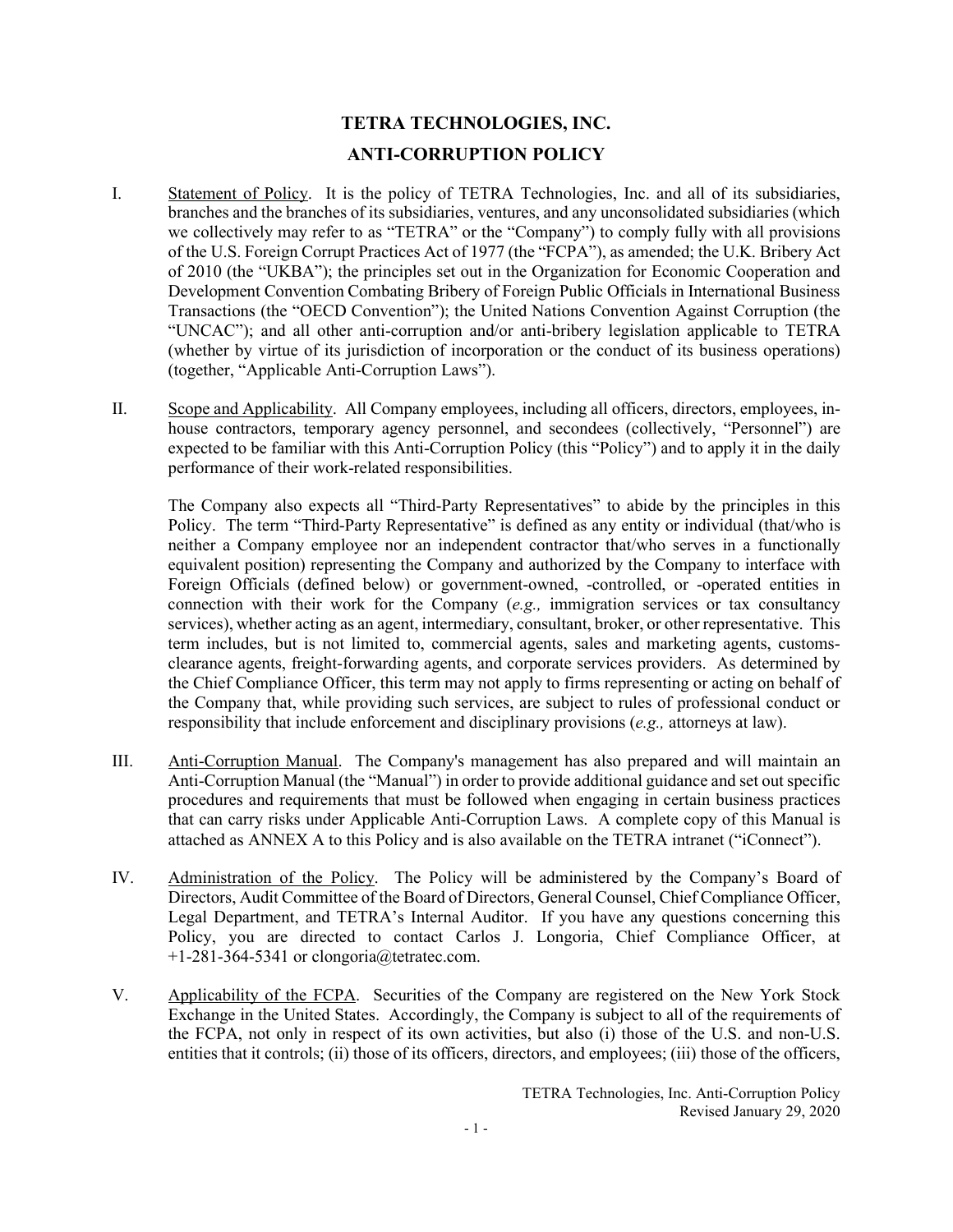directors, and employees of entities that it controls; and (iv) those undertaken on the Company's behalf by other persons or entities that act on behalf of the Company or entities that it controls. It should be assumed that the FCPA applies to all of the Company's operations in all locations around the world and all Company Personnel and Third-Party Representatives, regardless of their residence.

- VI. Applicability of the UKBA. The UKBA governs the conduct of (i) entities incorporated or formed in the U.K., (ii) persons in the U.K, and (iii) persons outside the U.K. when the person committing the offense has a close connection with the U.K. by virtue of being a U.K. citizen or resident. In addition, both (i) companies incorporated or formed in the U.K., irrespective of where the company carries on a business, and (ii) companies that carry on a business or part of a business in the U.K., irrespective of the actual place of incorporation or formation, can also be held liable under the UKBA for failing to prevent bribery by persons working on their behalf (*e.g.,* employees, intermediaries, agents, contractors subsidiaries, and others working on their behalf) even if the person/entity that committed the underlying offense was not a U.K. citizen, resident, or entity incorporated or formed in the U.K. It should be assumed, therefore, that the UKBA applies to acts and/or omissions that take place in the U.K., all citizens or residents of the U.K., all Company entities incorporated or formed in the U.K. (regardless of where the entity carries on its business), and all Company entities that carry out a business or part of a business in the U.K. (regardless of the place of incorporation or formation).
- VII. Penalties for Non-Compliance with this Policy. Violations of Applicable Anti-Corruption Laws can result in serious consequences, including civil or criminal penalties against the Company, the Company's Third-Party Representatives, and Company Personnel individually. Under the FCPA, both U.S. citizens and non-U.S. citizens can be held liable for unlawful actions that take place anywhere in the world. Therefore, compliance with the Anti-Corruption Policy and Manual is mandatory; non-compliance will result in disciplinary action, up to and including termination.
- VIII. Compliance Certifications. The Company requires certain Company Personnel and Third-Party Representatives to periodically certify their compliance with the Anti-Corruption Policy and Applicable Anti-Corruption Laws. A copy of the compliance certification form pertaining to Company Personnel is attached to the Manual.
- IX. Education and Monitoring. The Chief Compliance Officer will implement and maintain (i) a riskbased program to provide anti-corruption-related education and training to Company Personnel and Third-Party Representatives and (ii) a program to actively monitor compliance with this Policy by all Company entities, Personnel, and Third-Party Representatives. Additional details regarding those programs are contained in the Manual.
- X. Reporting Violations and Seeking Advice. Any knowledge, awareness, or suspicion of conduct that is (or may be) a violation of the Company's Anti-Corruption Policy and Manual or Applicable Anti-Corruption Laws should be immediately reported to the Chief Compliance Officer. The Manual also lists a number of alternate methods that can be used to make reports, anonymously or otherwise.

It is Company policy that no employee will be subject to retaliation or disciplinary action for reports made in good faith and in reasonable belief.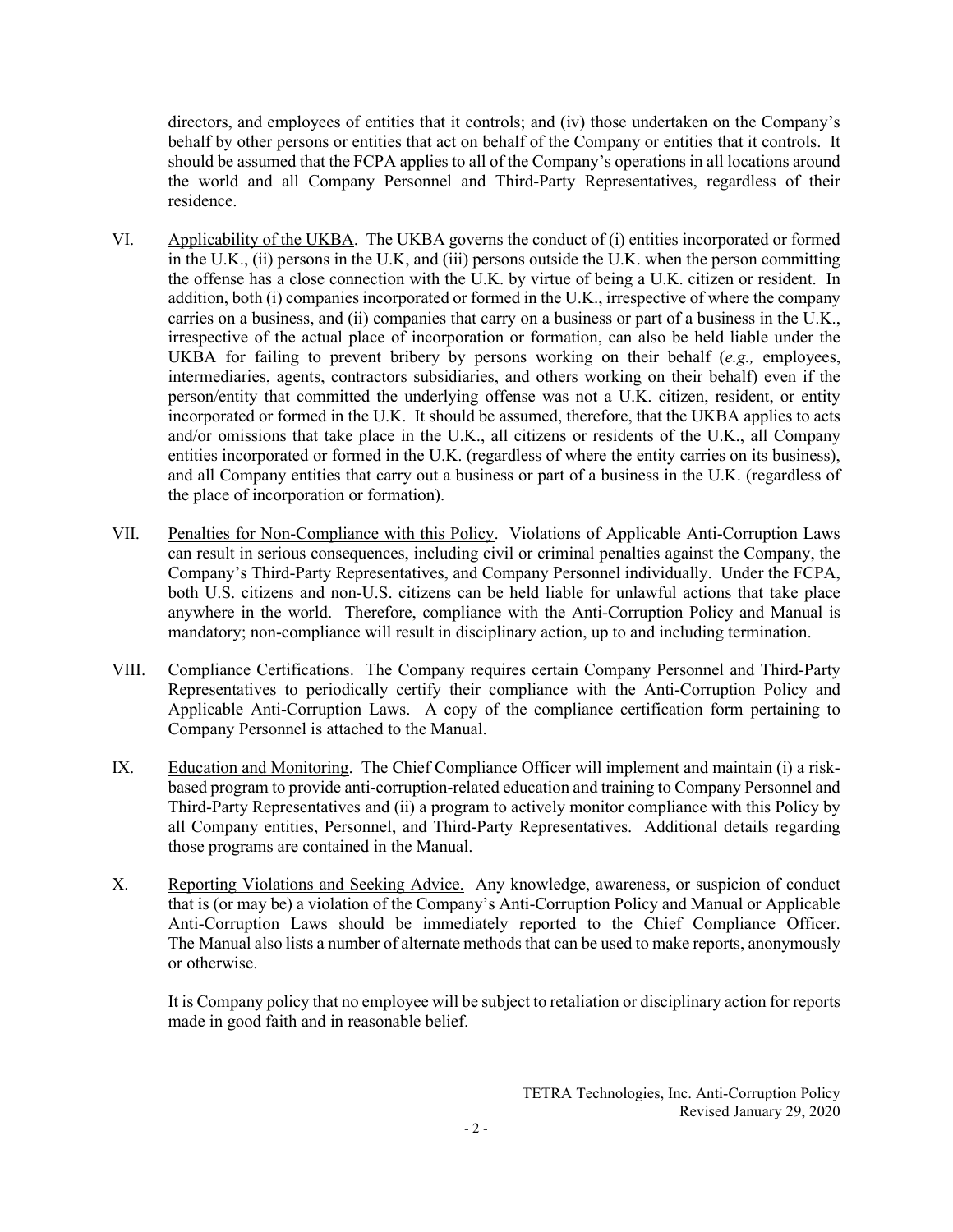Questions pertaining to the Company's Anti-Corruption Policy and Manual or Applicable Anti-Corruption Laws should be directed to the Chief Compliance Officer. If you are in doubt about a particular course of conduct, seek guidance from your direct supervisor, corporate-level executive management, the General Counsel, the Company's Chief Compliance Officer, or the Company's reporting hotline. ASK FIRST—ACT LATER.

- XI. The Requirements of the FCPA. The FCPA has two basic requirements that can be summarized as follows:
	- Prohibited Payments to Foreign Officials. Persons and entities covered by the FCPA shall not offer, promise, authorize the payment of, pay, or give cash payments or Anything of Value (either directly or indirectly) to any Foreign (non-U.S.) Official for the purpose of improperly influencing any act or decision of the Foreign Official in his or her official capacity or securing any other improper advantage in order to obtain or retain business or direct business to any other person or entity. The terms "Foreign Official" and "Anything of Value" are defined in greater detail below.
	- Books and Records and Accounting Requirements. Entities whose securities are publicly traded on U.S. exchange, such as the Company, are required to do the following:
		- o make and keep books, records, and accounts which, in reasonable detail, accurately and fairly reflect the transactions and disposition of company assets and
		- o devise and maintain an adequate system of internal accounting controls sufficient to provide reasonable assurances that:
			- transactions are executed in accordance with management's general or specific authorization;
			- $\blacksquare$  transactions are recorded as necessary (i) to permit preparation of financial statements in conformity with generally accepted accounting principles or any other criteria applicable to such statements and (ii) to maintain accountability for assets;
			- access to assets is permitted only in accordance with management's general or specific authorization; and
			- the recorded accountability for assets is compared with the existing assets at reasonable intervals and appropriate action is taken with respect to any difference.

These requirements prohibit the mischaracterization, omission, or lack of sufficient detail of any Company transaction, or failing to comply with the Company's procedures for preventing and/or detecting improper payments.

- XII. The Requirements of the UKBA. The basic requirements of the UKBA can be summarized as follows:
	- Prohibited Payments to Public Officials. Similar to the FCPA, the UKBA prohibits offering, promising, or giving of an advantage (either directly or indirectly) to a foreign (non-U.K.) Public Official with the intent to influence the Public Official in the performance of any official duty in order to gain, retain, or advantage business. The intent to influence the Public Official can be related to influencing the Public Official to (i) either omit to exercise a function or (ii) to use his or her authority or official position either within or outside the scope of his or her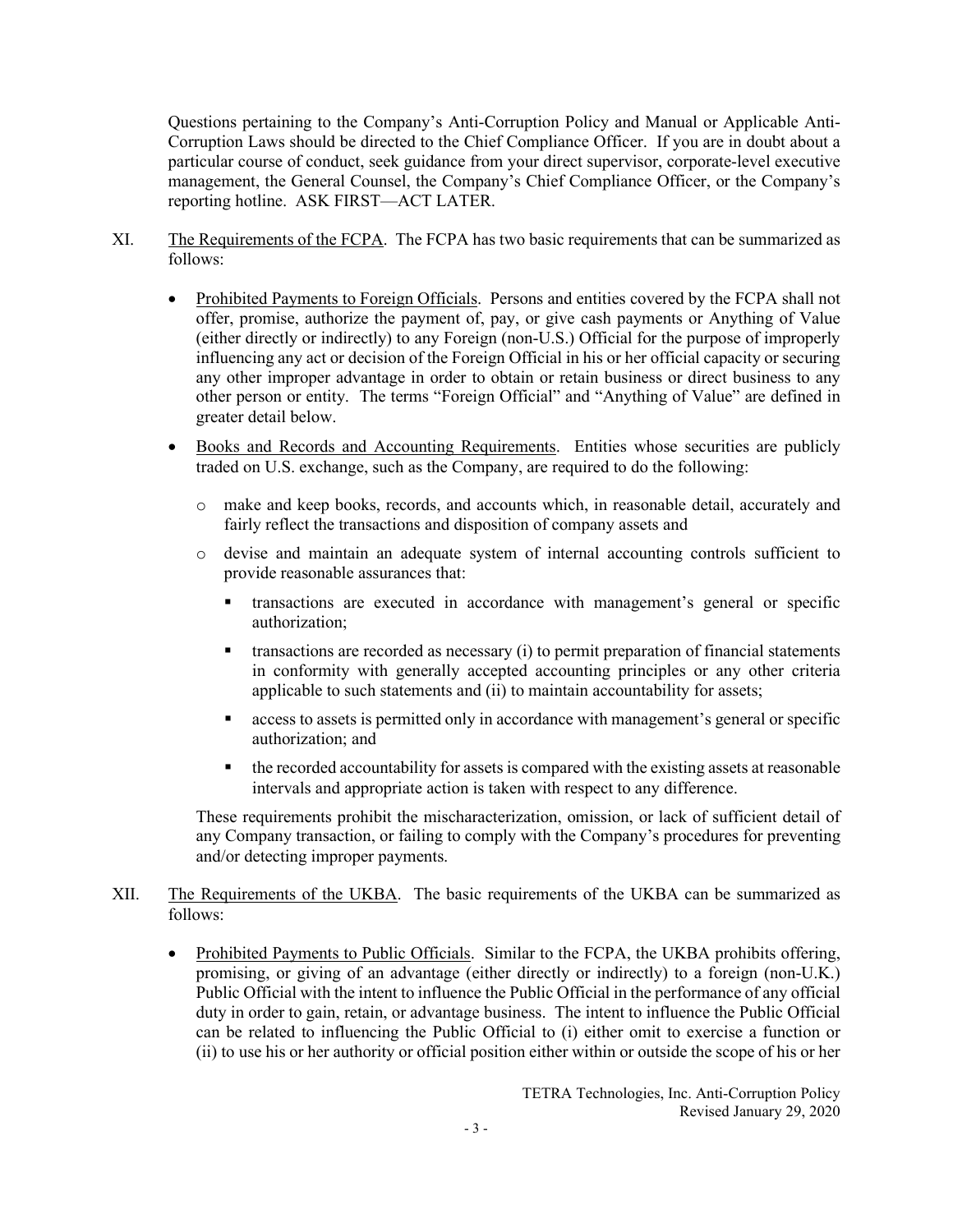official capacity. The UKBA defines the term "Public Official" in a manner similar to the FCPA's definition of "Foreign Official" (see definition below).

- Prohibition on Commercial Bribery. The UKBA, as well as commercial bribery laws in the U.S. and other countries, also prohibit offering, promising, or giving (either directly or indirectly) a financial or other advantage **to any person** either
	- o intending to induce or reward Improper Performance (as defined in greater detail below) of a function or activity or
	- o while knowing or believing that acceptance itself constitutes the Improper Performance of a function or activity.

In addition to imposing liability on the payer of a bribe, the UKBA also imposes liability on the recipient of a bribe and on the company for its failure to prevent bribery by anyone providing services for, or on behalf of, the company, unless the company can demonstrate that it had adequate procedures in place to prevent such people from committing bribery.

XIII. TETRA's Policy Regarding Anti-Bribery Requirements. As stated above, the FCPA focuses on the bribery of Foreign Officials. The UKBA, as well as commercial bribery laws in the U.S. and other countries, however, also prohibit bribing private citizens (not just Foreign Officials). Consequently, TETRA's Anti-Corruption Policy and Manual apply to the bribery of Foreign Officials as well as the bribery of other Covered Recipients (as both terms are defined below).

## **It is your responsibility to understand whether those with whom you interact are Foreign Officials or other Covered Recipients. When in doubt, contact the Chief Compliance Officer.**

- A. Prohibited Payments to Foreign Officials. **No person or entity subject to this Policy shall**:
	- offer, promise, authorize the payment of, pay, or give cash payments or Anything of Value to any Foreign (non-U.S.) Official
	- for the purpose of (*i.e.,* in exchange for):
		- o influencing any act or decision of a Foreign Official in his/her official capacity,
		- o causing a Foreign Official to act or fail to act in violation of his/her duties,
		- o securing any improper advantage, or
		- o inducing a Foreign Official to use his/her influence to affect or influence any act or decision of such government or instrumentality
	- in order to obtain or retain business for or with, or directing business to, any person or entity.

In addition, no person or entity subject to this Policy shall offer, promise, authorize the payment of, pay, or give Anything of Value to any third party while knowing or having a reason to suspect that the third party is or may be offering, promising, paying, or giving all or a portion of the thing of value, directly or indirectly, to a Foreign Official.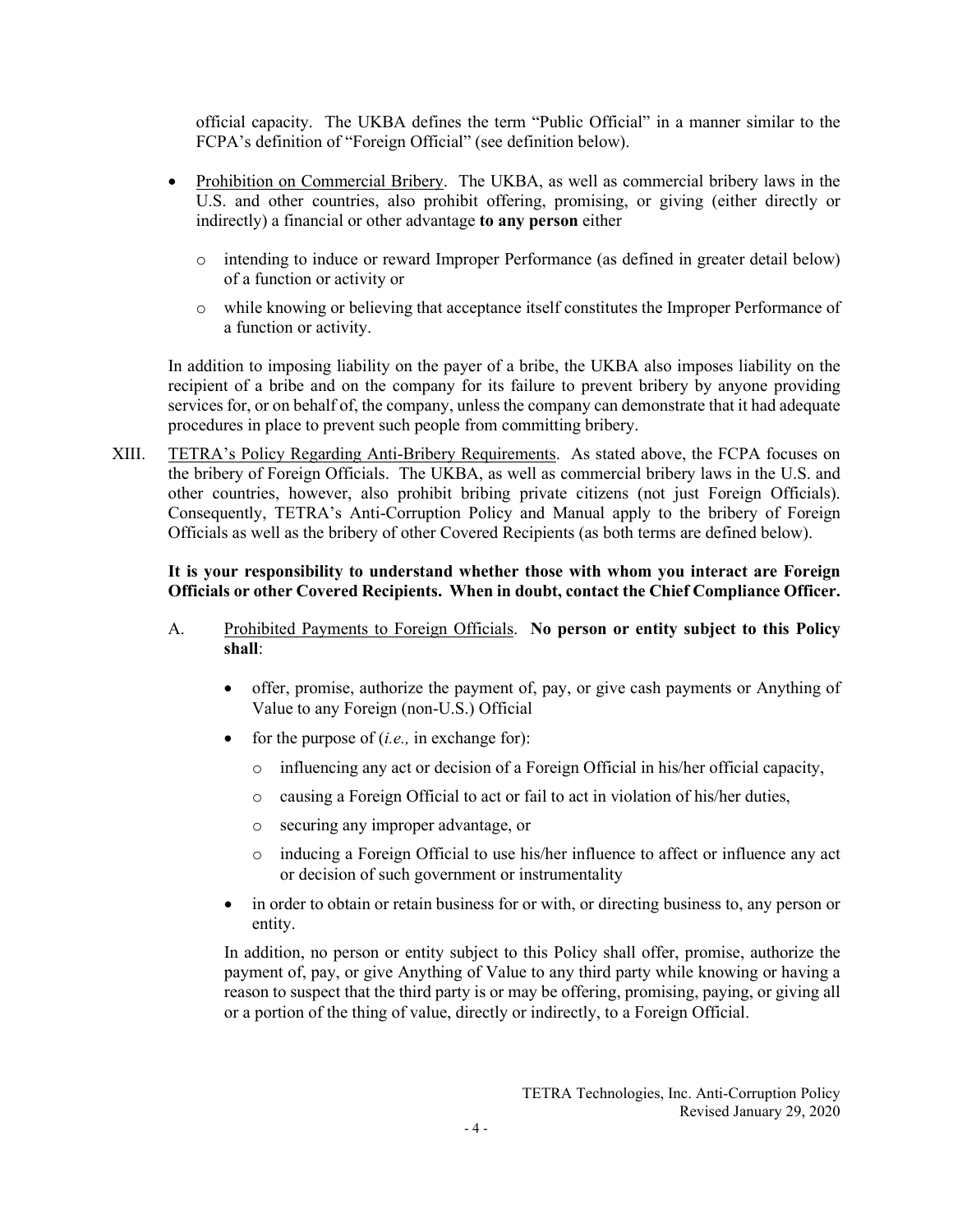- i. Who is a "Foreign Official?" Anti-Corruption laws apply to payments to any "Foreign Official," regardless of rank; position; level of government (*e.g.,* national, regional, state, or local); branch of government (*e.g.,* executive, legislative, administrative, or judicial); or whether appointed or elected, paid or unpaid, full- or part-time. The term is broadly defined to cover the following:
	- any officer or employee of any foreign government or public international organization (*e.g.*, United Nations, World Bank, or the World Health Organization) or any agency, department, or instrumentality thereof;
	- any foreign political party;
	- any official of a foreign political party;
	- any candidate for foreign political office; or
	- any officer, employee, or agent of a commercial enterprise owned (even partially), controlled, or operated by a foreign government, such as a national oil company or national airline (*e.g.,* Saudi Aramco, Petrobras, or Pemex).

The term "Foreign Official" includes, without limitation, (i) tax, customs, and immigration authorities; (ii) health, safety, and environmental inspectors; (iii) judicial and legislative branch personnel; (iv) government ministers and other executive branch officials and their staff; (v) police and military personnel; and (vi) even low-ranking government employees or agents at local ports, immigration offices, tax offices, or other local government offices.

The term "Foreign Official" also includes, without limitation, (i) persons or entities acting in an official capacity for or on behalf of a foreign government; public international organization; or any department, agency, or instrumentality thereof (*e.g.,* an entity hired to review and accept bids for a government agency) and (ii) members of a royal family or honorary officials whose duties are merely ceremonial, if such persons have actual influence in the award of business.

Family members of Foreign Officials can also be viewed as substitutes for Foreign Officials.

- ii. What is "Anything of Value?" Some people mistakenly assume that the FCPA prohibits only "bribes" in the form of cash payments, or items of value over a de minimus amount. However, the term "Anything of Value" is broadly construed by regulatory authorities and can include, but is not limited to, the following:
	- cash and cash equivalents in any amount;
	- gifts;
	- payment or reimbursement of meals, travel or lodging, entertainment, or other hospitality;
	- training;
	- in-kind services: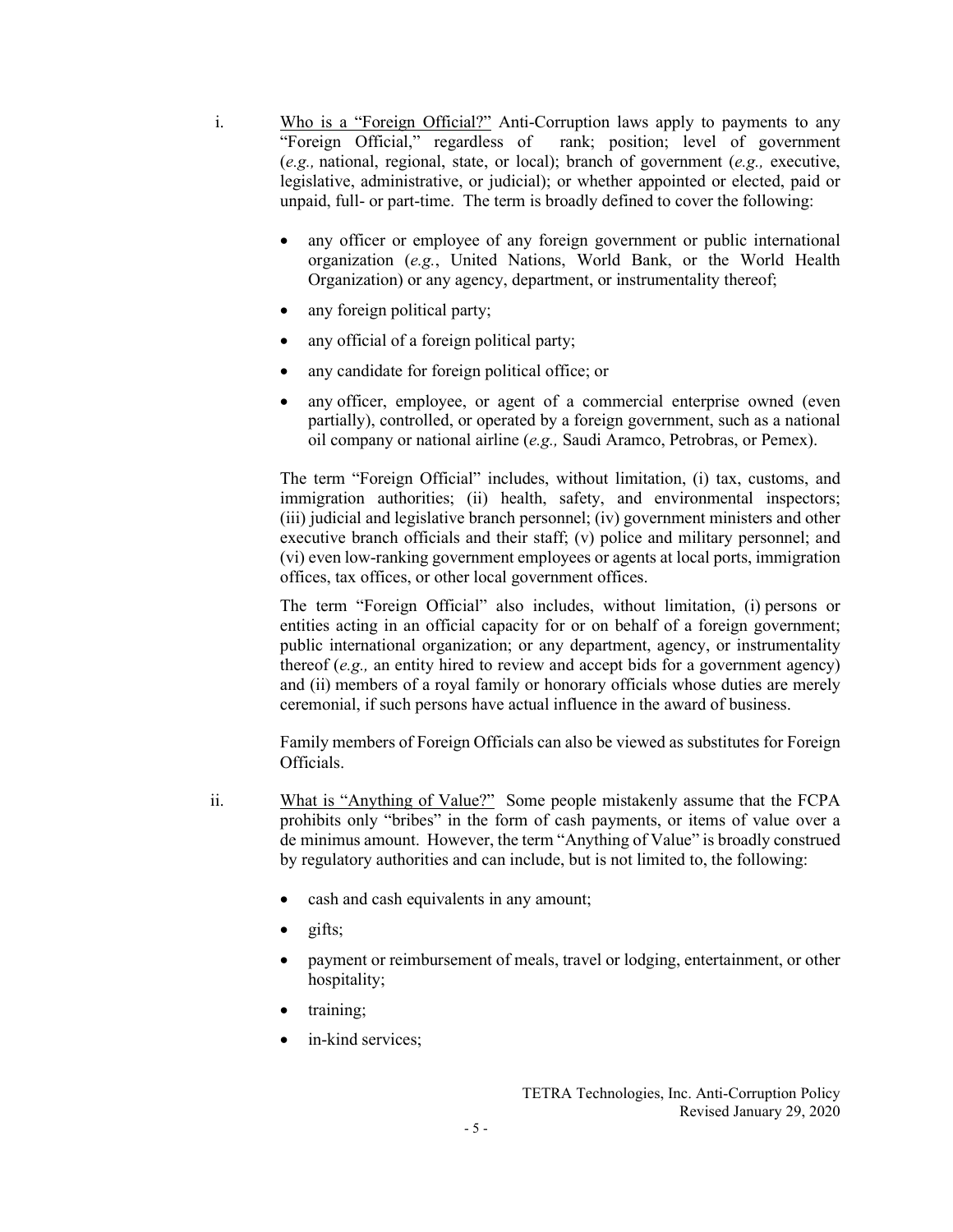- business, employment, or investment opportunities for a Foreign Official or a relative of a Foreign Official;
- property;
- contractual rights or interests;
- discounts or credits on products or services;
- commissions, brokerages, kickbacks, rebates, loans, or other compensation;
- payment or reimbursement of other expenses;
- political donations;
- charitable contributions;
- assumption or forgiveness of debt; and
- any other thing of value.
- B. Prohibited Payments to Persons Who Are **Not** Foreign Officials. Pursuant to the UKBA, as well as commercial bribery laws in the U.S. and other countries, **no person or entity subject to this Policy shall**:
	- offer, promise, authorize the payment of, pay, or give Anything of Value to any private person (hereinafter, a "Covered Recipient") while either:
		- o intending to (or appearing to intend to) induce or reward the Improper Performance of any function or activity or
		- o while knowing or believing that acceptance itself constitutes the Improper Performance of a function or activity.
	- i. Covered Recipient. The term "Covered Recipient" includes, without limitation, both current and potential customers and suppliers of the Company.
	- ii. What is "Improper Performance?" Improper Performance is the performance or non-performance of an act or the making of a decision in breach of an expectation or duty of good faith, impartiality, and/or trust. The test for whether there has been Improper Performance is an objective one that asks what a reasonable person would expect in relation to the performance of the type of function or activity concerned. The function or activity may be within the private or public sector.

#### C. Prohibited Payments to Company Personnel and Third-Party Representatives: **No person or entity subject to this Policy shall**:

• request, agree to receive, accept, or authorize an immediate family member to accept any bribe or improper payment from any person. Outside of the compensation that the Company provides, Company Personnel and Third-Party Representatives are prohibited from requesting, agreeing to receive, accepting, or authorizing an immediate family member to accept Anything of Value from any person or entity either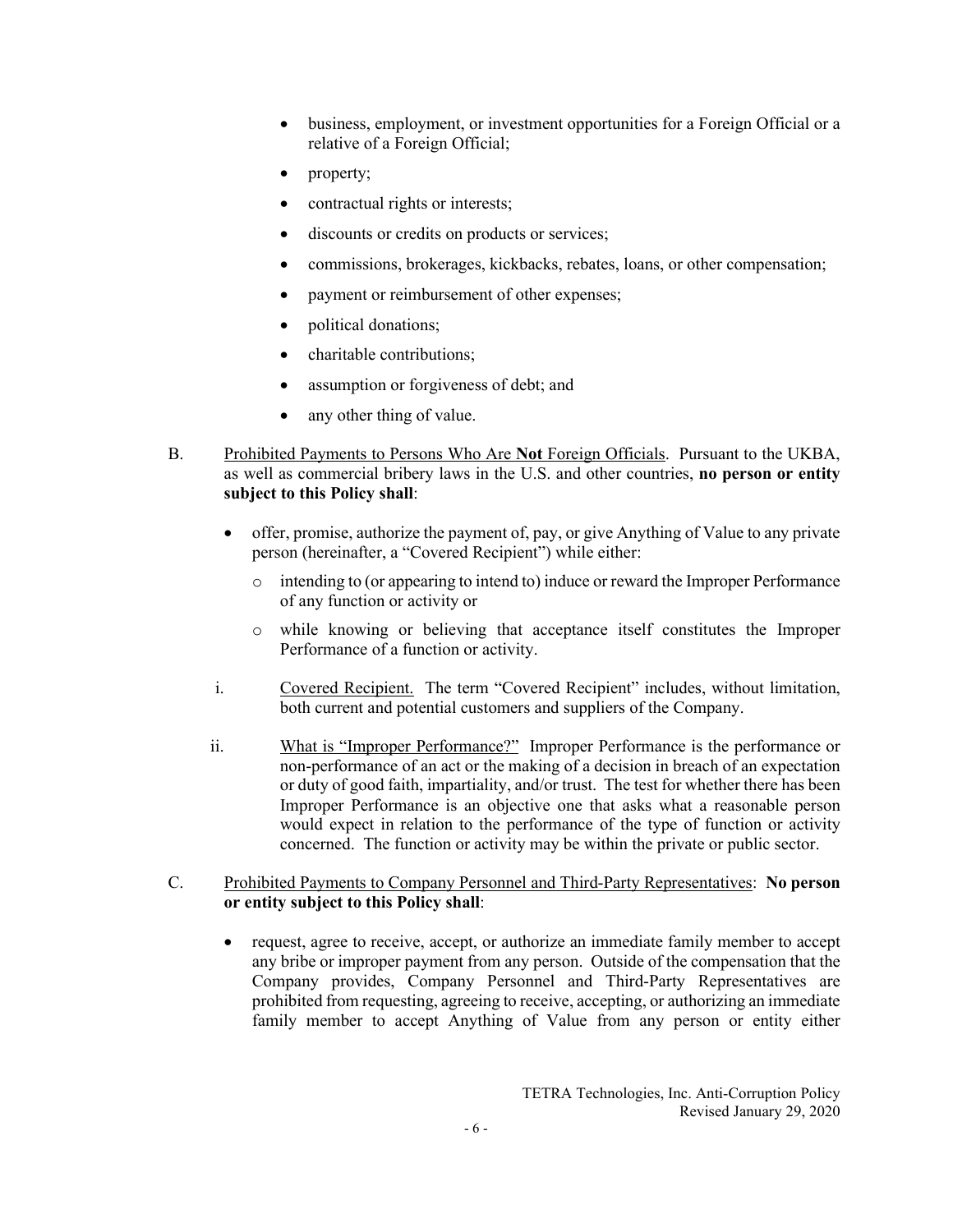(i) for performing their duties to the Company or (ii) as an inducement or reward for the Improper Performance of any activity or duty.

- XIV. Activities Requiring Special Compliance Attention. Summarized below are some activities that raise particular anti-corruption compliance risks. These activities, as well as others, are subject to specific policies and procedures that are detailed in the Manual.
	- A. Facilitating Payments. A "Facilitating Payment" (sometimes called a "grease payment") is a low-value payment to a Foreign Official to expedite or secure performance of a nondiscretionary, routine governmental action that (i) the Foreign Official ordinarily performs and (ii) the Company is entitled to under the laws of that country. The FCPA contains a very narrow exception for small Facilitating Payments; however, these payments are illegal in most countries around the world. For example, the UKBA contains no exception for Facilitating Payments.

## i. **TETRA prohibits Facilitating Payments**: **Company Personnel and Third-Party Representatives are prohibited from offering, promising, authorizing, or paying a Facilitating Payment.**

- ii. If you are confronted with a request or demand for a Facilitating Payment from a Government Official, you must refuse such request or demand and promptly report it to your supervisor and the Chief Compliance Officer.
- B. Reasonable and Bona Fide Promotional Expenses (*e.g.,* Meals, Gifts, Entertainment, and Travel and Lodging). In certain limited circumstances, the payment of certain promotional or marketing expenses (hereinafter, "Promotional Expenses") incurred for, or on behalf of, Foreign Officials or Covered Recipients (*e.g.,* meals, entertainment, and/or travel and lodging expenses or the giving of promotional gifts) is permissible.
	- i. **It is TETRA's policy that such a Promotional Expense may not be offered, promised, authorized, or paid to a Foreign Official or Covered Recipient unless the Promotional Expense**:
		- is reasonable, not lavish;
		- is bona fide and necessary to achieve the promotional purpose; and
		- has a legitimate business purpose in that it is related directly to either
			- o the demonstration, promotion, or explanation of the Company's goods, services, facilities, plans, or assets or
			- o the execution or performance of a contractual obligation involving the Company's goods or services.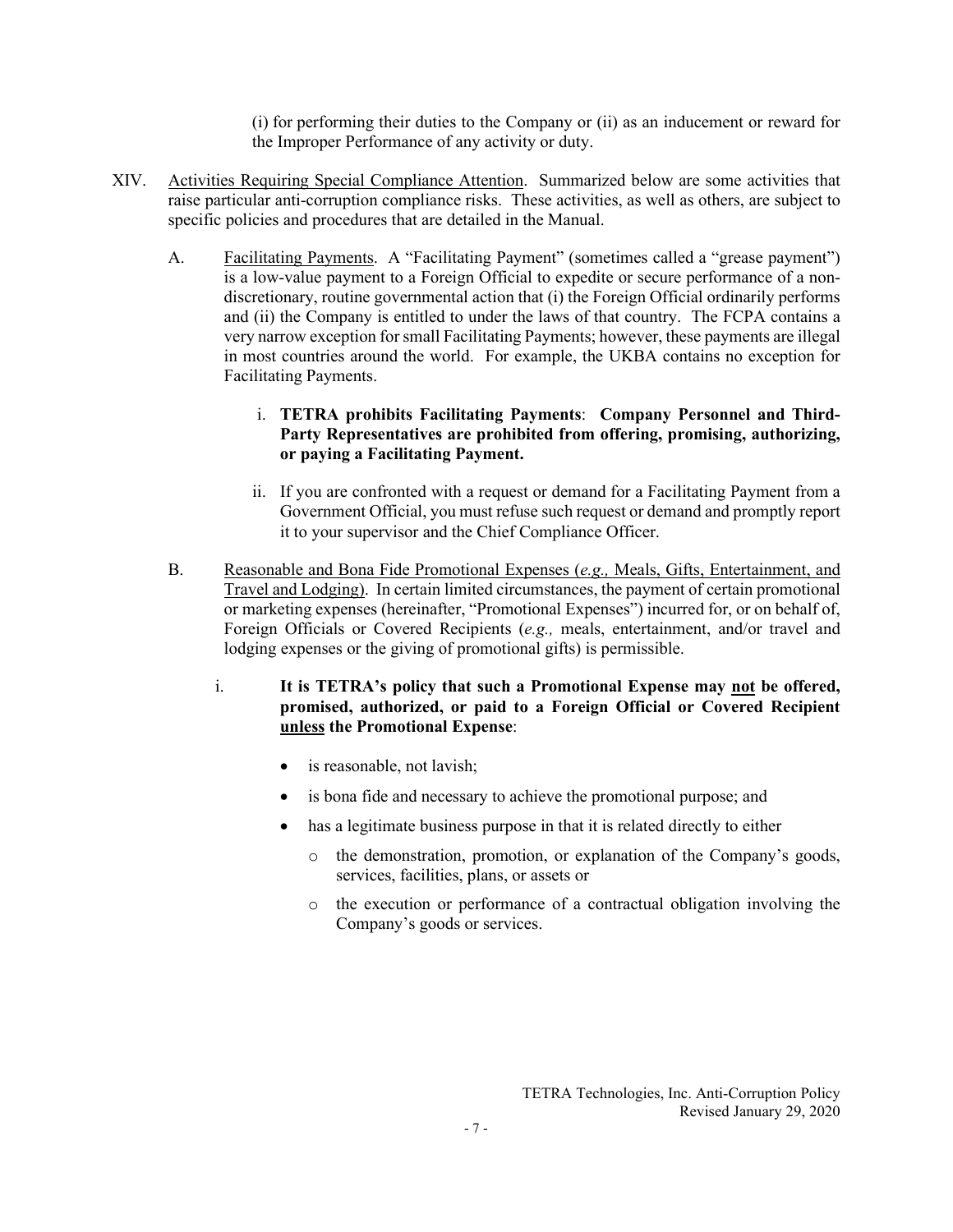**In addition, written pre-approval must be sought and obtained in accordance with the Manual and the Promotional Expense must**:

- not exceed the value/amount and frequency set forth in this Manual;
- not be provided for the purpose of influencing the Foreign Official or Covered Recipient in a manner that would provide an improper or competitive advantage;
- not create the appearance of being an improper payment under the circumstances and not place the recipient under any obligation;
- be accurately recorded in the Company's books and records and all supporting documentation must be maintained in the Company's records in accordance with the Company's record retention policies;
- be lawful under U.S. or U.K. law, as applicable, and local laws and regulations;
- not be prohibited by the recipient's employer;
- not be inconsistent with any relevant contractual language; and
- be transparent (given openly and not secretly).

### **In the case a gift to a Foreign Official or Covered Recipient, in general, such gift should**:

- be something other than cash or cash equivalents;
- be made as a courtesy or token of regard or esteem, expression of gratitude, or in return for hospitality in accordance with customs of the country where given;
- be of a type and value that is reasonable and unequivocally customary and be in line with local customs;
- bear the Company's name or logo and/or be of nominal value; and
- have a ceremonial value that exceeds the gift's intrinsic value.
- ii. The Manual provides additional specific, detailed guidance concerning meals, gifts, travel and lodging, and entertainment expenses involving Foreign Officials and Covered Recipients, including copies of the written pre-approval forms that must be completed prior to making certain of these payments.
- C. Lawful Payments Under the Written Law of the Country Involved. Under certain other exceptional circumstances, a payment to a Foreign Official may also be permitted under the FCPA (but not the UKBA) when it is lawful under the written laws and regulations of the Foreign Official's country. Such payments, however, are rarely, if ever, permitted under local laws of the foreign country. You are directed to contact the Chief Compliance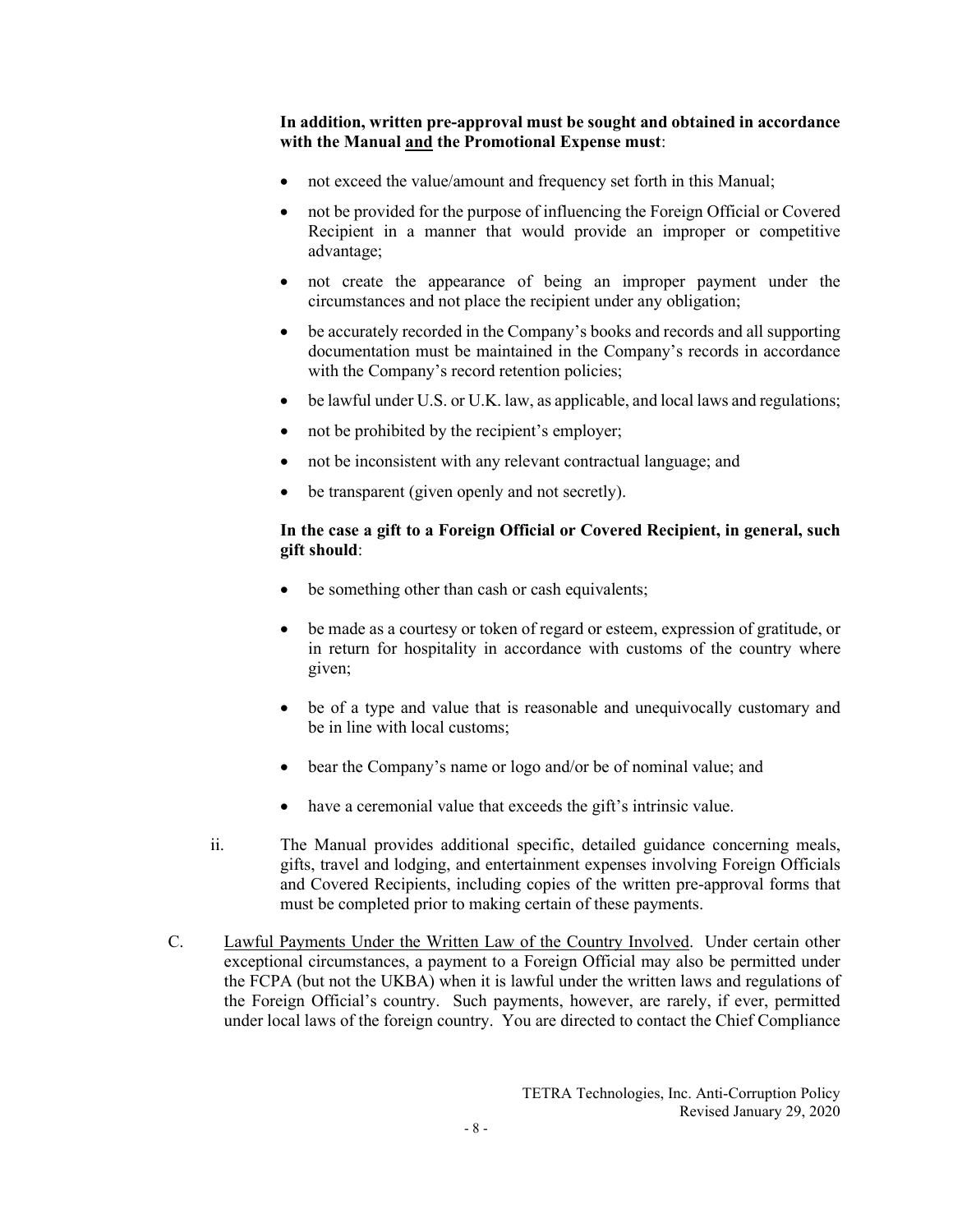Officer before offering, promising, authorizing or paying any such payment or if you have any question in this regard.

D. Health and Safety Payments. When Company Personnel or Third-Party Representatives reasonably believe that not paying a request or demand for Anything of Value from a Foreign Official or other person (including a quasi-Foreign Official or person claiming to exercise official authority) would result in an imminent threat to their health or safety or to the health or safety of their co-worker(s) or family member(s), then the payment (the "Health and Safety Payment") may be made. This exception applies only to physical health and safety, however; threats to commercial or financial interests will never justify the payment of such requests.

The Manual provides additional specific, detailed guidance concerning Health and Safety Payments.

- E. Dealing with Third-Party Representatives, Joint Venture Partners, and Distributors. Under Applicable Anti-Corruption Laws, the Company and individuals may be liable for making or authorizing payments or transfers of Anything of Value to third parties (including without limitation sales agents, customs and immigration agents, or freight forwarders) if such payments are made with (i) knowledge, (ii) belief, or (iii) an awareness of facts that indicate a high probability that all or part of the payments will be used to make an improper payment to a Foreign Official or Covered Recipient. Any payment that is prohibited by Applicable Anti-Corruption Laws to Foreign Officials or other Covered Recipients must not be made indirectly through third parties, including without limitation Third-Party Representatives, joint venture partners, and distributors.
	- i. What is Knowledge? Knowledge includes more than *actual* knowledge. Knowledge can be inferred from "willful blindness" to, or a "conscious disregard" of, facts and circumstances.
	- ii. Due Diligence. The Company, under the direction of the Chief Compliance Officer, shall conduct the appropriate level of due diligence on any proposed Third-Party Representative that may act on the Company's behalf in dealings with Foreign Officials in order to evaluate potential compliance risks to ensure that the Company only enters business relationships with reputable, qualified individuals and firms.

Unless the Chief Compliance Officer concludes otherwise, such due diligence shall also be conducted on prospective joint venture partners and distributors whenever the Company elects to pursue work outside of the United States through a joint venture or distributorship relationship.

iii. Compliance Monitoring. The Senior Vice President of the applicable business unit, working with the Chief Compliance Officer, shall monitor the compliance with the Company's Anti-Corruption Policy and Manual by such Third-Party Representatives, joint venture partners, and distributors.